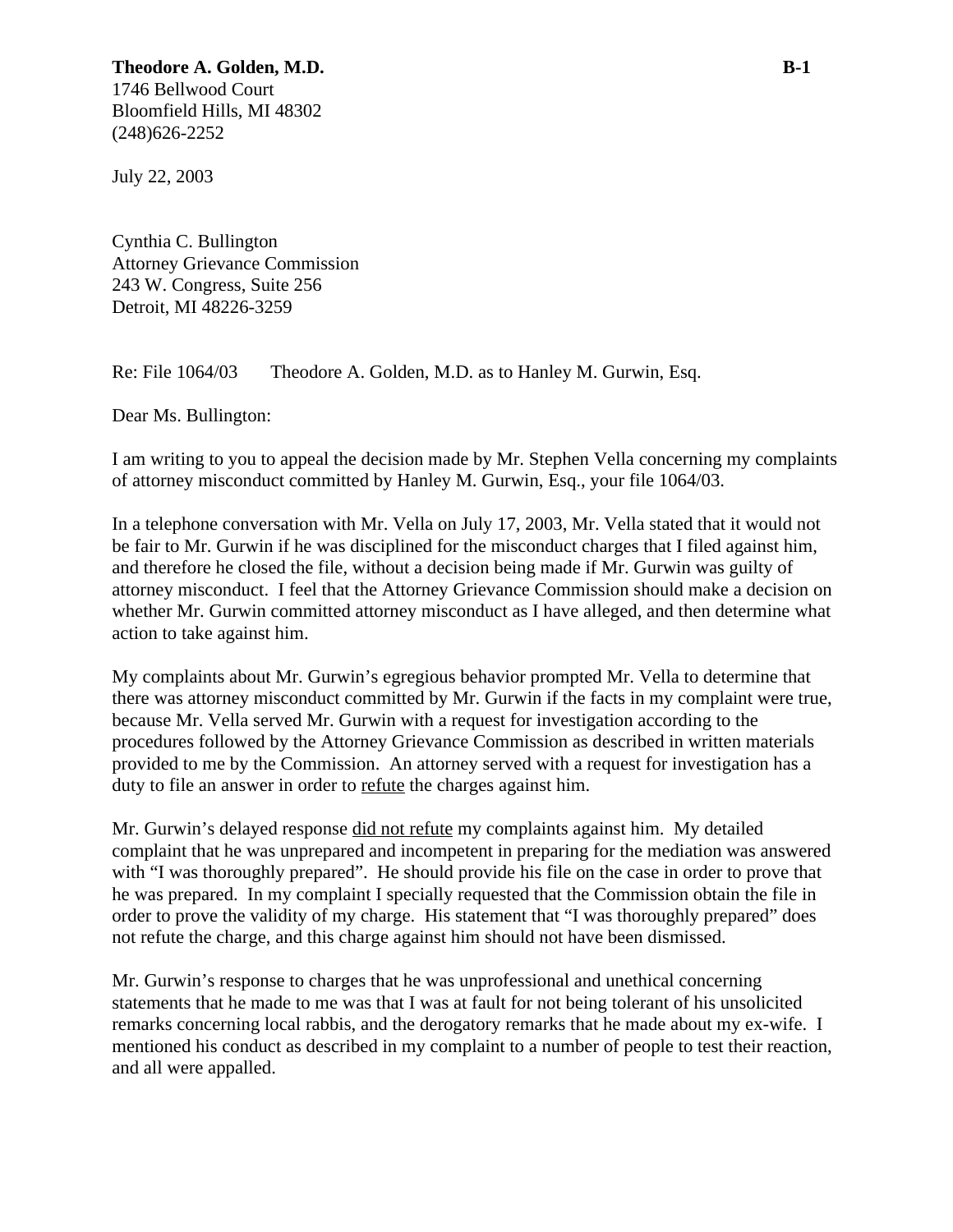Mr. Gurwin had no response to my complaint about his billing practices, and manipulating the Goldens' account. In a letter dated Feb. 19, 2003, to my attorney, Michael Robbins, Esq., Mr. Gurwin rightly states that Mr. Robbins violated the court order that appointed Mr. Gurwin the mediator. Mr. Michael Robbins, in a letter to Mr. Gurwin that is in your file, defended his own attorney misconduct of filing my Judgement of Divorce prior to resolution of the mediator's fees as required by Court order by implying that Mr. Gurwin's billing practices were not proper.

Mr. Gurwin implied that Mr. Robbins was dismayed by my complaints. I complained to Mr. Robbins during the first mediation session that Mr. Gurwin was not prepared. I complained to Mr. Robbins in a letter about Mr. Gurwin. Mr. Robbins was familiar with Mr. Gurwin's shortcomings, and we had several discussions concerning them. Mr. Robbins concurred with my observation that Mr. Gurwin was "over the hill".

Not included in my original complaint was the fact that my ex-wife told me that Mr. Gurwin made derogatory remarks about me when he held private sessions with her. She did not give me further details.

Since I filed my complaint I have learned that divorce mediators are required or should have at least eight hours a year minimum of continuing education concerning mediation. I ask that you obtain from Mr. Gurwin proof that he has yearly continuing education credits. Perhaps, certain required continuing education courses concerning ethics, professionalism, and mediation fundamentals would refresh and improve Mr. Gurwin's mediation skills.

Unfortunately, you cannot teach a man character. Michael Robbins Esq. and Randy Glanz, Esq. had the court appoint their colleague and friend Mr. Gurwin to be the mediator. A good assignment, and a well paying job. Mr. Gurwin commits numerous accounts of attorney misconduct, and is not paid. The Court order concerning Mr. Gurwin's fee is disregarded by the two attorneys so attorney misconduct charges against Mr. Gurwin are not expressed before Judge Patrick Brennan. Mr. Gurwin's letter to the two attorneys dated February 19, 2003, charges them with violating the court order, a serious charge of attorney misconduct, in order to collect the unpaid fee. Mr. Robbins paid Mr. Gurwin \$1,000 in order to make it go away. The blackmail succeeded. Would you treat a professional colleague and friend the way Mr. Gurwin did? What about attorney misconduct in that activity?

In the same letter dated February 19, 2003, Mr. Gurwin writes, "If your clients had expressed dissatisfaction with my services, I am certain that one or both of you would have brought that to my attention." Was Mr. Robbins afraid to offend Mr. Gurwin, by telling Mr. Gurwin the truth. I hope that the Commission is not afraid to tell Mr. Gurwin the truth. "Yes, Mr. Gurwin, you committed attorney misconduct."

Mr. Gurwin's attorney misconduct caused me to have excessive legal fees, a prolonged divorce procedure, and emotional stress. The same type of financial and emotional damages that result from more overt criminal activity.